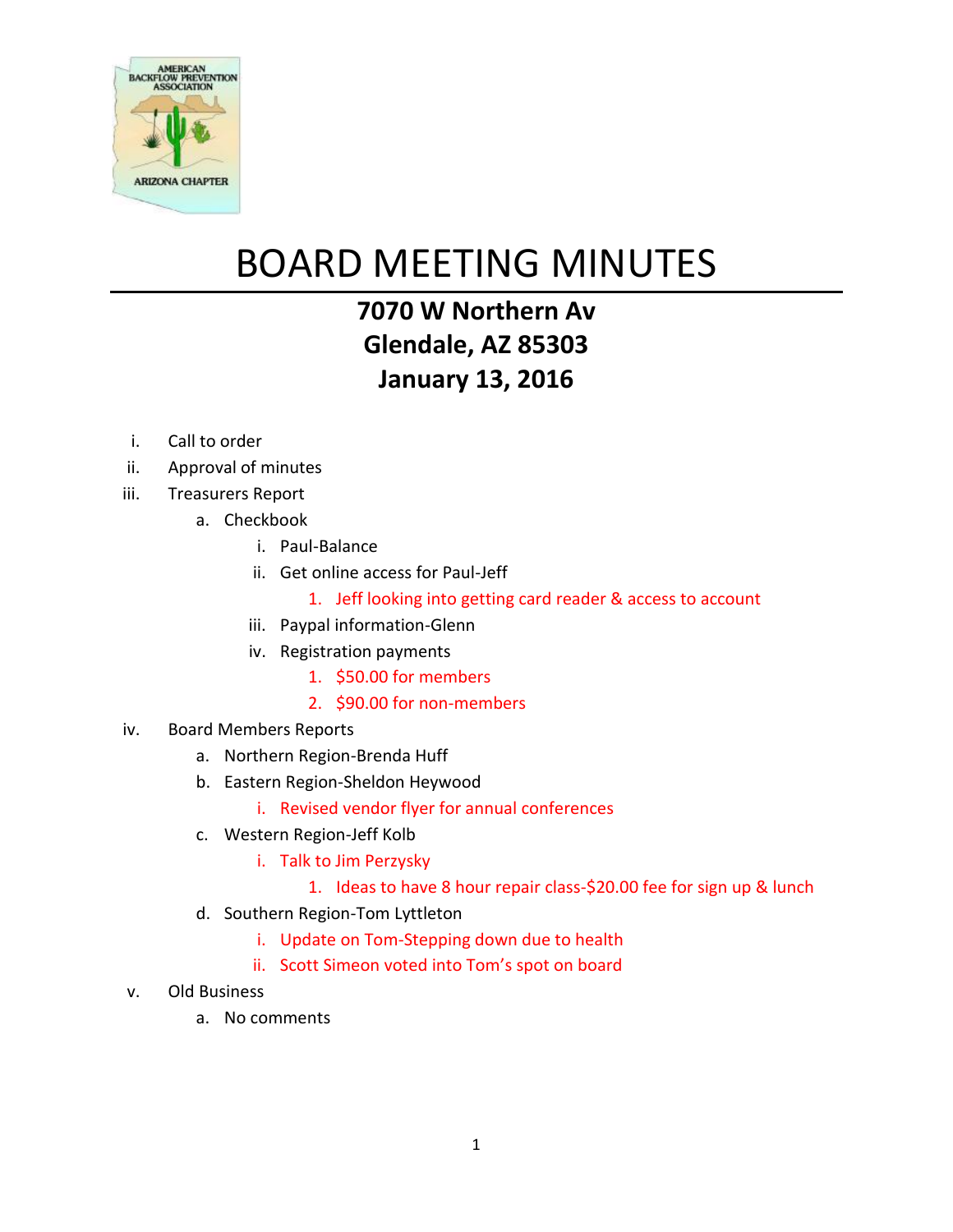

## vi. New Business

- a. Yearly Conference-Glenn
	- i. April  $13^{th}$ 
		- 1. Chandler-Chandler Library Copper Room North., 22 S Delaware St., Chandler, AZ 85225
		- 2. Vendor charge-Sheldon
			- a. Discount for early sign-up
			- b. Raffle items
				- i. Vendors to be in same room as attendees
		- 3. Speakers and topics
			- a. See attached tentative schedule
		- 4. Food
			- a. Picnic Specialists-Glenn
				- i. Paul to get a check signed from Jeff for deposit
					- 1. The chapter will provide refreshements

## during breaks

- 5. Promo gear for the conference and upcoming year
	- a. Glenn/Kathy
		- i. Bags with 6 items
		- ii. Several companies to pace bids on ptomo items
- vii. Committee Reports
	- a. Membership
	- b. Education
		- i. HISEF-Jeff
			- 1. February 27<sup>th</sup> Hamilton-11-2p.m.-3 volunteers needed
	- c. Website
		- i. Vendor payments for advertisement on chapter site-Rick H
			- 1. Linking to National website-no one contacting Rick back
			- 2. Updated website information-EX:stolen bf page
			- 3. Get pictures on the website
- viii. Past president's Comments